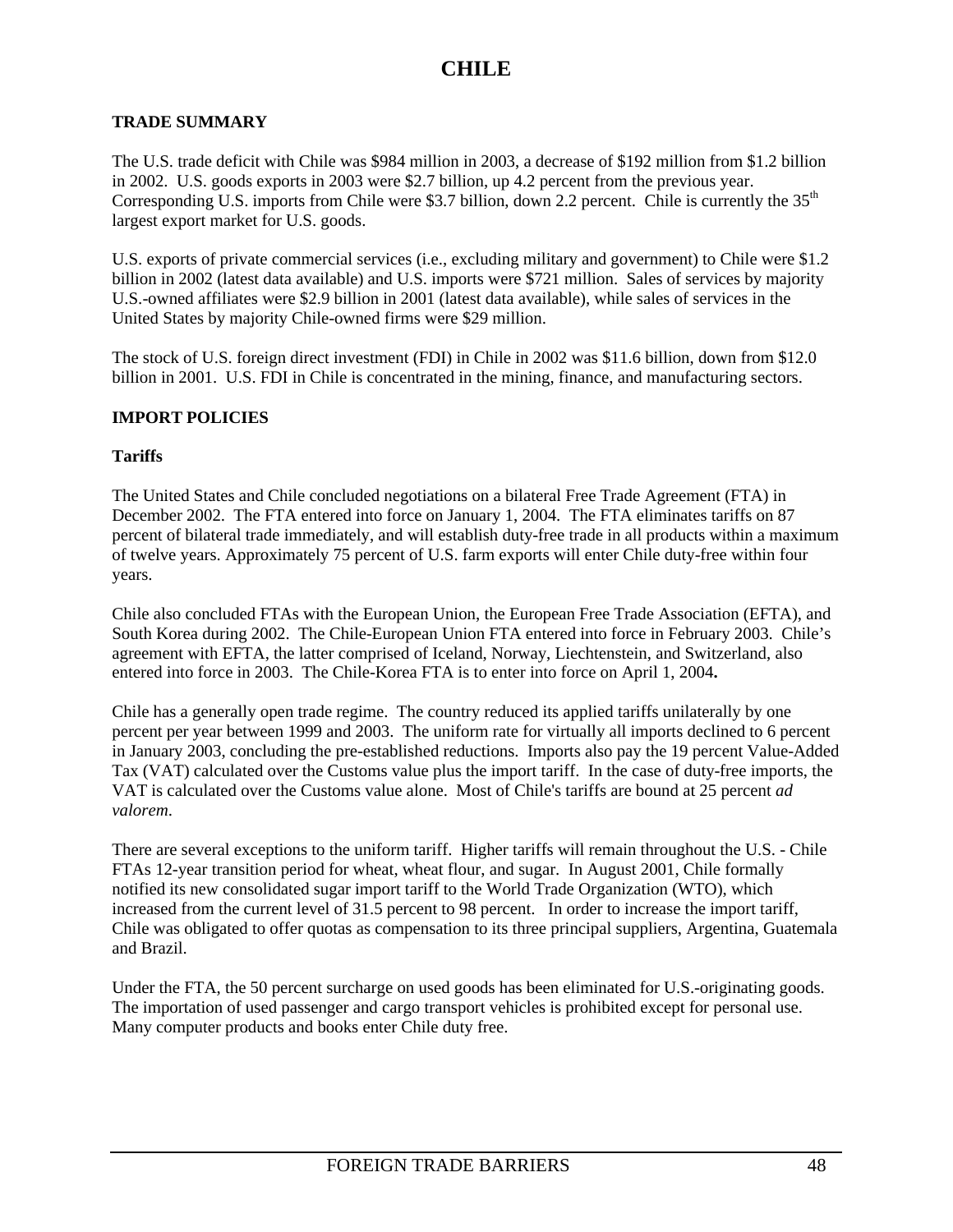### **Import Controls**

Customs authorities must approve and issue an import report for all the imports valued at more than \$3,000. Imported goods must generally be shipped within 30 days from the day of the import permit, but longer periods may be authorized. Commercial banks may authorize imports of less than \$3,000. All imports must be reported by the importer in Chile to the Central Bank. Approval for this report is automatic and comes through the assignment of a number and a date for the report. Commercial banks may sell foreign currency to any importer to cover the price of the imported goods and related expenses, as well as to pay interest and other financing expenses that are authorized in the import reports. There are virtually no restrictions on the types or amounts of goods that can be imported into Chile, nor any requirements to use the official foreign exchange market.

### **Non-Tariff Barriers**

Chile maintains a complex price band system for wheat, wheat flour, and sugar, which will be phased out under the U.S.-Chile Free Trade Agreement for imports from the U.S. by 2016. The price band system was created in 1985 and is intended to guarantee a minimum and maximum price for the covered commodities. When certain prices, including insurance and freight, are calculated by Chilean authorities as falling below the floor, a special tax is added to the uniform tariff rate to raise the price to the floor. Price bands effectively set a minimum import price that is normally higher than both international and Chilean domestic prices.

The WTO ruled on October 23, 2002, that Chile's price band system was inconsistent with Article 4.2 of the WTO Agreement on Agriculture. Following arbitration, Chile was given until December 23, 2003, to implement the rulings and recommendations of the WTO to bring the price band system into compliance with its WTO obligations. President Lagos' Administration and the Chilean Parliament agreed on a compromise proposal on August 7, 2003, eliminating the price band system on vegetable oils and introducing a number of modifications for wheat, wheat flour, and sugar. In the case of sugar, wheat, and wheat flour, the new values for the floor and ceiling prices began in November 2003 and will remain fixed until 2007. Beginning in 2008, the floor will be adjusted downward by 2 percent a year, until 2014, when Chile's President will evaluate whether to continue with the price band system or eliminate it. Mixtures (high fructose corn syrup) containing more than 65 percent sugar content are now subject to the sugar price band system.

## **Safeguards**

On June 30, 2003, safeguards on a range of hot-rolled steel products and wire rods, which had been imposed the year before, were removed. On February 14, 2003, a 14 percent safeguard measure on fructose imports which had been imposed in November 2002 was removed.

The FTA establishes a bilateral safeguard mechanism that allows parties to impose a temporary safeguard measure when a good of the other party is being imported in such increased quantities and under such conditions to constitute a substantial cause of serious injury or threat thereof to a domestic industry. These safeguards can be applied only during the transition period of 10 years for industrial products and 12 years for agricultural products. The FTA does not affect the ability of each party to take global safeguard actions.

In addition, the FTA provides two special safeguard provisions, one for textiles and one for agricultural products. If, as a result of the elimination of a duty under the FTA, a textile or apparel good is being imported into either Party in such increased quantities as to cause serious damage to the domestic industry, the Party may take an "emergency action" by increasing the rate of duty on those imports. The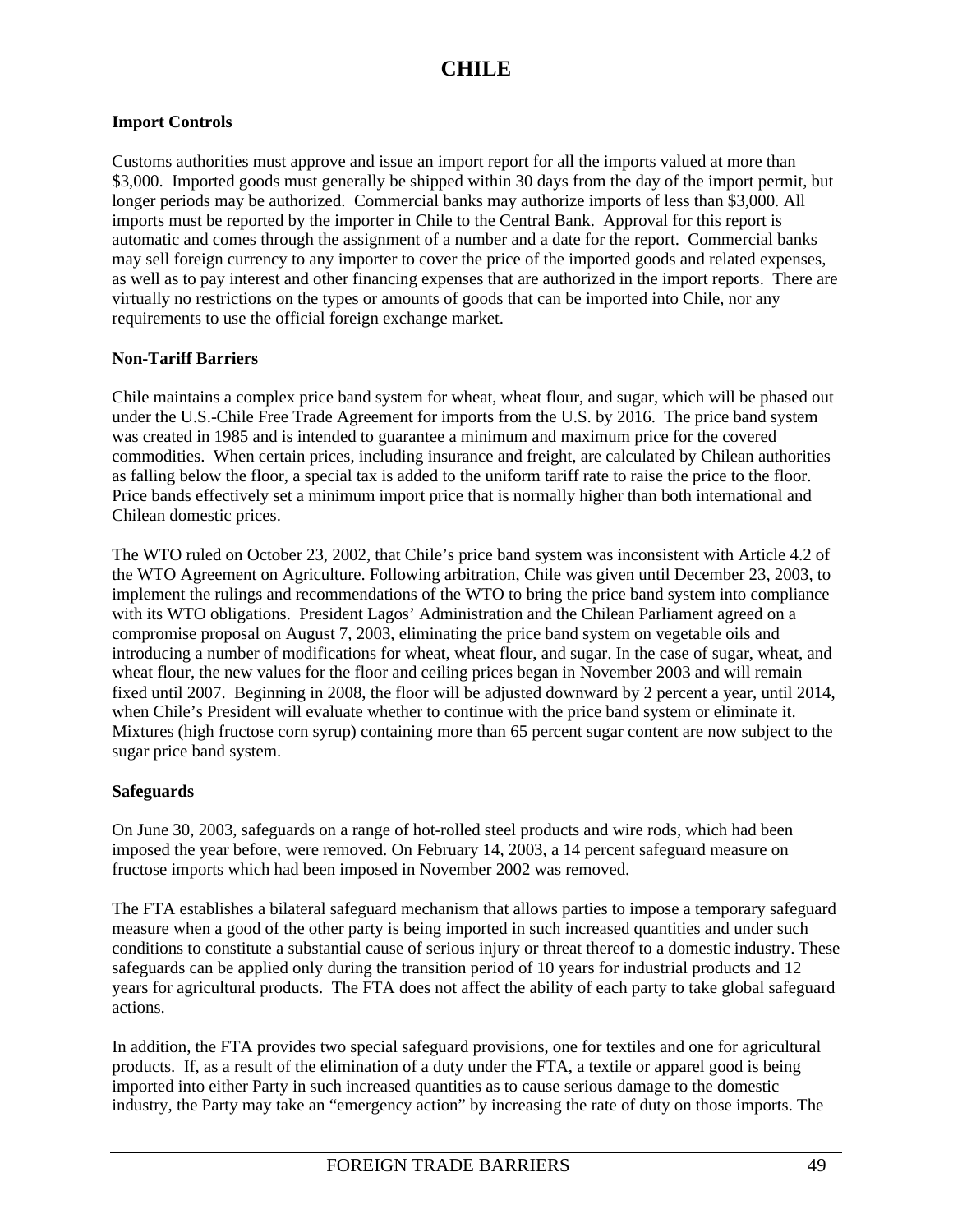agricultural safeguard allows the imposition of additional import charges over the preferential tariff on certain agricultural products depending on the relationship between the import price and a "trigger price" specified in the FTA. The charges can never go above the MFN rate. Once the preferential tariffs reach zero, the ability to use the safeguard disappears.

## **STANDARDS, TESTING, LABELING AND CERTIFICATION**

Prior to U.S.-Chile FTA negotiations, Chile's strict animal health and phytosanitary requirements prevented the entry of a number of U.S. products. The U.S.-Chile FTA addresses sanitary and phytosanitary concerns by establishing a committee to follow up on the implementation of the WTO's Agreement on Sanitary and Phytosanitary Measures. The committee will provide a special mechanism for channeling technical inquiries on problems that arise in bilateral commerce and for recognizing inspection and certification systems that facilitate trade.

In March 2002, a Bilateral Technical Working Group on Sanitary and Phytosanitary Issues was established in order to facilitate the solution of technical matters that could create obstacles for certain products from one of the two countries. The Technical Group has resolved several matters of interest to both the U.S. and Chile, such as:

- New or improved market access for several horticultural products was obtained on both sides;
- The Chilean Plant and Animal Health Inspection Service (SAG) delegated to the Food and Drug Administration the authority to approve U.S. dairy plants to export to Chile, eliminating the need for SAG to approve each facility on a plant-by-plant basis;
- Both parties reached an agreement regarding beef quality grades, allowing products to be sold according to the grades of the originating country and thus avoiding the requirement that the product be specifically cut to the specifications of the other market;
- Both parties engaged in a meat and poultry equivalency review process. Chile now recognizes the U.S. red meat inspection system administered by USDA's Food Safety Inspection Service and the U.S. is in the final stages of completing a similar review to make the same determination for SAG. The equivalency review process for poultry is ongoing.

The Chilean Ministry of Health administers Chile's labeling standards. All U.S. food imports must be registered with the Ministry of Health and all must be approved on a case-by-case basis. The Chilean Ministry of Health is expected to issue an amendment to its food labeling law, but it is not expected to address these requirements. However, the changes may clarify how agricultural biotechnology products are handled. Currently, there are no specific labeling requirements relating to agricultural biotechnology products. Chile has controlled production of agricultural biotechnology products for export, but does not allow these products to be marketed domestically. A Presidential Commission formed to review all aspects of biotechnology (including cloning) released a report in June 2003 that favored increased use of biotechnology in Chile. The commission also recommended that Chile's current laws provide adequate authority to regulate biotechnology, although it called for a new interagency regulatory committee to provide better oversight. The Chilean government is likely to implement the recommendations of the Commission report with respect to the regulation of agricultural biotechnology products, treating these products in a manner similar to that of the Food and Drug Administration.

## **GOVERNMENT PROCUREMENT**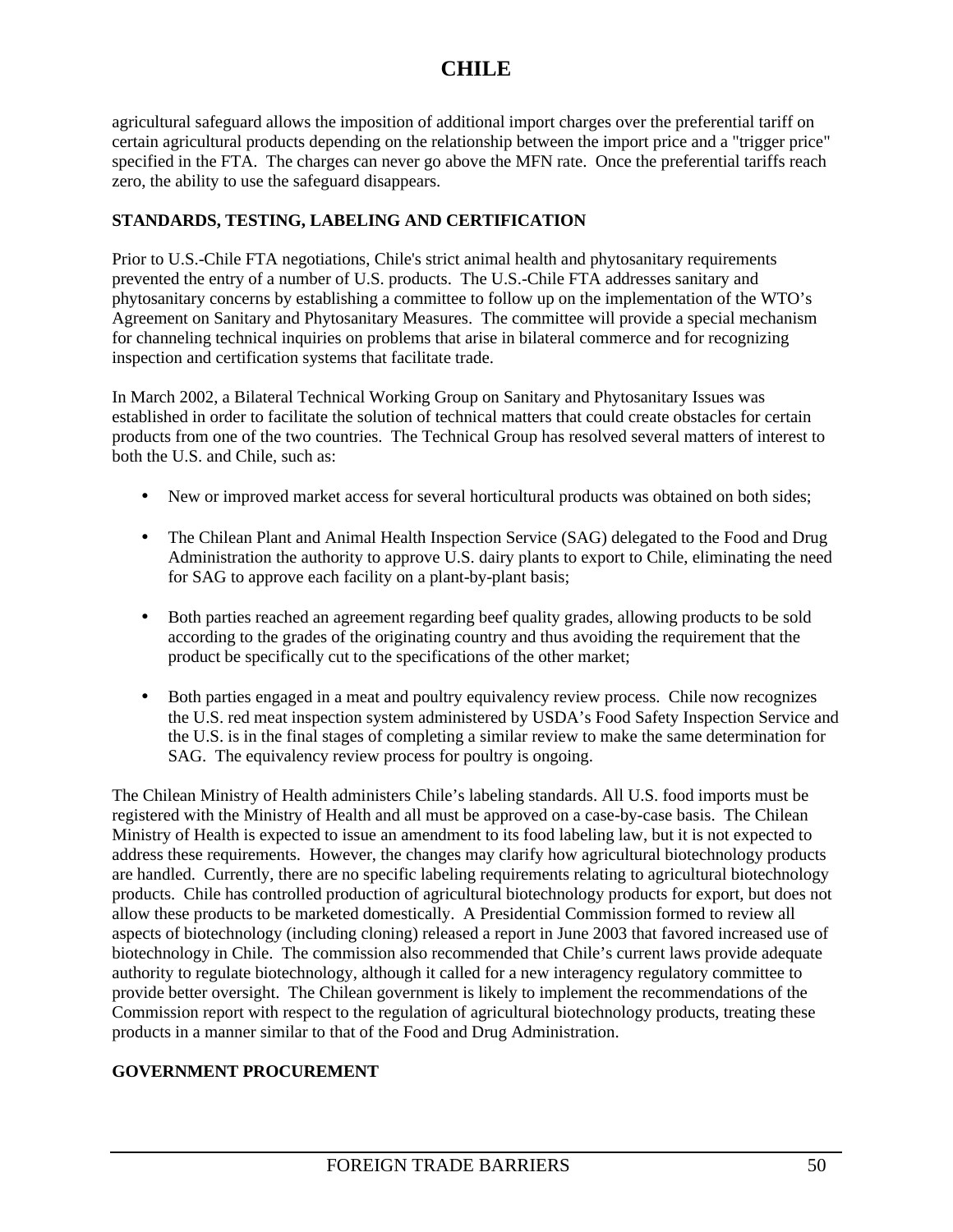Individual government entities in Chile usually conduct their own procurement. In general, Chilean law calls for public bids for large purchases, although procurement by negotiation is permitted in certain cases. Foreign and local bidders on government tenders must register with the Chilean Bureau of Government Procurement. They must also post a bank and/or guarantee bond, usually equivalent to 10 percent of the total bid**,** to assure compliance with specifications and delivery dates. Chile is not a member of the WTO Agreement on Government Procurement.

The Government of Chile created the Information System for Procurements and Public Contracts for the Public Sector (www.chilecompras.cl) in March 2000. Through this site, anyone can offer products or services and register in the system as a potential supplier for government procurement in their area of interest, free of charge. The system also allows all public agencies with needs for goods and services to publish information concerning their public bidding processes and requirements on the Internet. Public agencies also publish detailed reports on the results of procurement processes.

The U.S.-Chile FTA covers the procurement of most Chilean central government agencies, 13 regional governments, 11 ports and airports, and more than 350 municipalities in Chile. It also establishes strong disciplines aimed at preventing discrimination against U.S. firms when bidding on government procurement opportunities that are covered by the FTA.

## **EXPORT SUBSIDIES**

Chile's Ministry of Foreign Affairs promotes the country's exports, including through grants to private companies or industries for some export promotional activities. ProChile, the Export Promotion Bureau of Chile, promotes specific products to targeted exports markets. It provides matching funds of up to 50 percent to participating firms for approved market promotion activities.

Chile provides a simplified duty drawback program for nontraditional exports that reimburses to firms a percentage of the value of the export. Companies purchasing capital equipment domestically can borrow up to seventy-three percent of the amount of customs duties that would have been paid on the capital goods if they had been imported. If the capital goods are ultimately used in the production of exports, the loan balances and any unpaid interest are waived and the producer is not required to repay the loan. Another export-promotion measure lets all exporters defer import duties for up to seven years on imported capital equipment or receive an equivalent subsidy for domestically produced capital goods. Chile has announced that it will phase out the simplified drawback program, in accordance with its WTO commitments.

Under Chile's separate VAT reimbursement policy, exporters have the right to recoup the VAT that they have paid when purchasing goods and using services intended for export activities. Chile's export credit guarantee program guarantees 80 percent of exporter credits up to a limit of \$132,000**.** Eligible exporters must have annual sales of less than \$16.7 million.

The "Country Image" Program is an advertising campaign intended to enhance Chile's image in target export markets. The program is a joint venture between the Chilean public and private sector.

The FTA's Chapter on Market Access eventually eliminates the use of duty drawback and duty deferral for inputs from third countries that are incorporated into any good exported to the U.S. or Chile. Full drawback rights are allowed for the first eight years from entry into force. Beginning on year nine, the amount of drawback allowed is reduced until reaching zero by year 12.

## **Export Controls**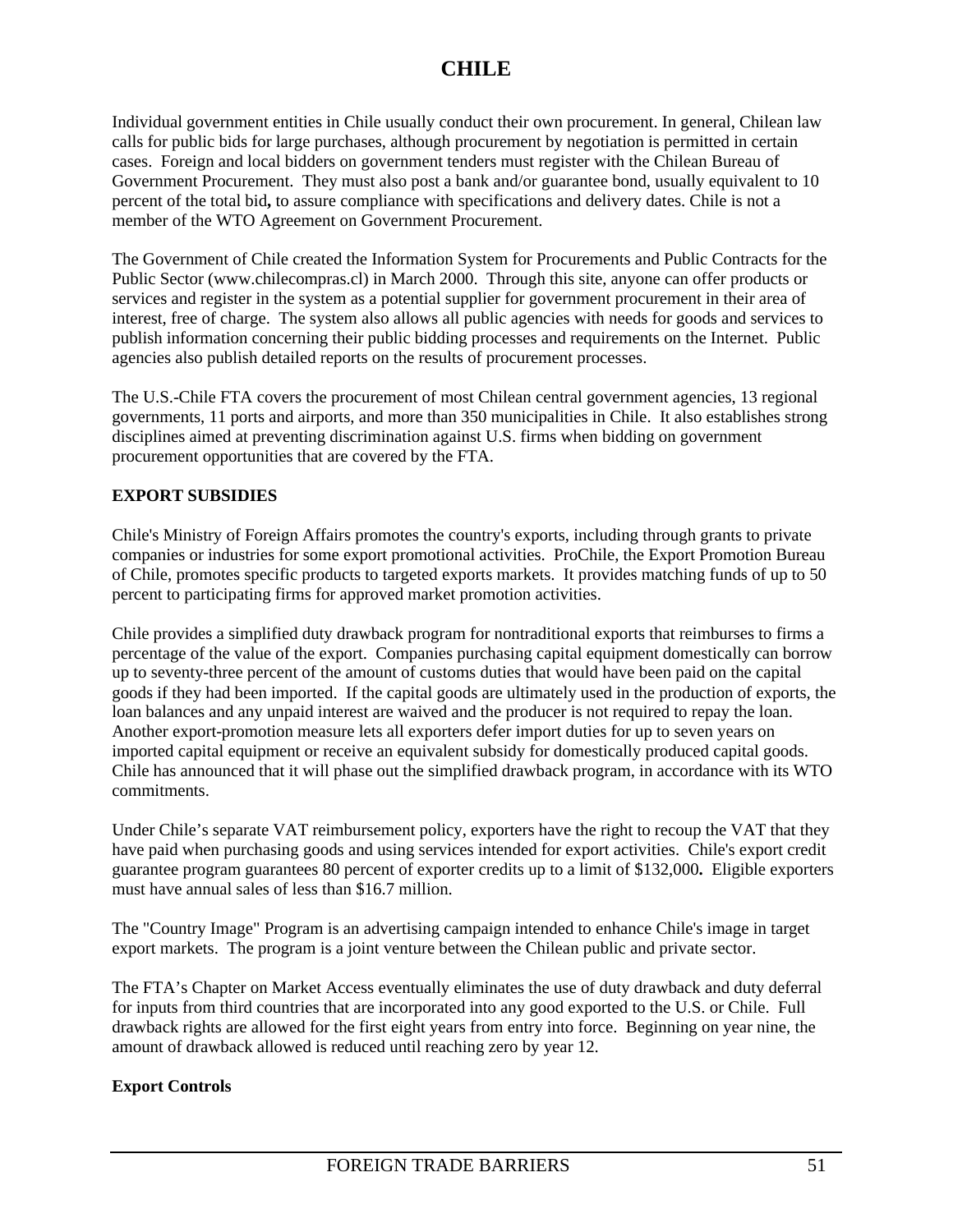Chilean Customs authorities must approve and issue export reports. Exported goods must generally be shipped within 90 days from the date of the export report, but this period may be extended under certain conditions. Export reports are filed with the Central Bank by Chilean exporters purely for statistical purposes. As with imports, exporters may use the formal or informal exchange market. All exports must be reported to the Central Bank, except for copper exports, which are authorized by the Chilean Copper Commission. Duty-free import of materials used in products for export within 180 days is permitted with prior authorization. Free-zone imports are exempt from duties and VAT if re-exported.

## **INTELLECTUAL PROPERTY RIGHTS (IPR) PROTECTION**

Protection and enforcement of intellectual property rights in Chile has been inadequate in several important respects in recent years. As a result, Chile was placed on the 2003 Special 301 Watch List. The FTA addresses these deficiencies by incorporating an extensive chapter on intellectual property rights that includes stipulations on trademarks or manufacturing brands, internet domain names, geographic indications, copyrights and related rights, protection of satellite signals carrying codified programs, patents, and regulated products. The FTA also commits Chile to ratify and adhere to certain multilateral agreements on intellectual property. With full implementation of this agreement, Chile will be in compliance with its TRIPS obligations as well as providing WTO-plus intellectual protections.

### **Patents and Trademarks**

Chile implemented a patent, trademark, and industrial design law in 1991 that provides product patent protection for pharmaceuticals and a limited form of pipeline protection. The FTA significantly strengthens protections under pre-existing Chilean Law. For example, the FTA provides for the extension of the protection period for patents when there are unjustified delays in the patenting process. The Agreement also requires both parties to protect confidential information provided to authorities in order to obtain marketing or health permits for pharmaceutical products and agricultural chemicals. In addition, the FTA establishes the obligation to undertake reasonable efforts to extend patent rights to qualifying plants.

The Institute of Public Health (ISP in Spanish), Chile's version of the U.S. FDA, is the agency charged with granting health/marketing approval to new drugs. The ISP has issued health approvals -- which have effectively constituted marketing approval -- for unauthorized copies of patented products as well as of products whose patent application is in process or whose period of data exclusivity has not yet expired. U.S. firms have been obligated to defend their patent rights in costly court proceedings that take several years. The FTA requires Chilean authorities to establish a reasonable link between the actions of the ISP and the Ministry of Economy's Industrial Property Department, Chile's patent and trademark office**,** to prevent this undermining of effective patent protection. The U.S. Government continues to monitor Chile's performance.

Chile's Trademark Law is generally consistent with international standards, but also contains some deficiencies addressed by the FTA. Some U.S. trademark holders have complained of inadequate enforcement of trademark rights in Chile. In relation to Internet domain names, the U.S. and Chile committed to making a system available for the resolution of disputes, following international standards with respect to problems such as the cyber-piracy of brands and trademarks for higher-level country domain names. Furthermore, both countries committed to putting together a database containing information on individuals who have registered higher-level domain names, which will protect the personal data of those that have done the registration. The FTA also applies the principle of "first-intime, first-in-right" to trademarks and geographical indicators (place-names).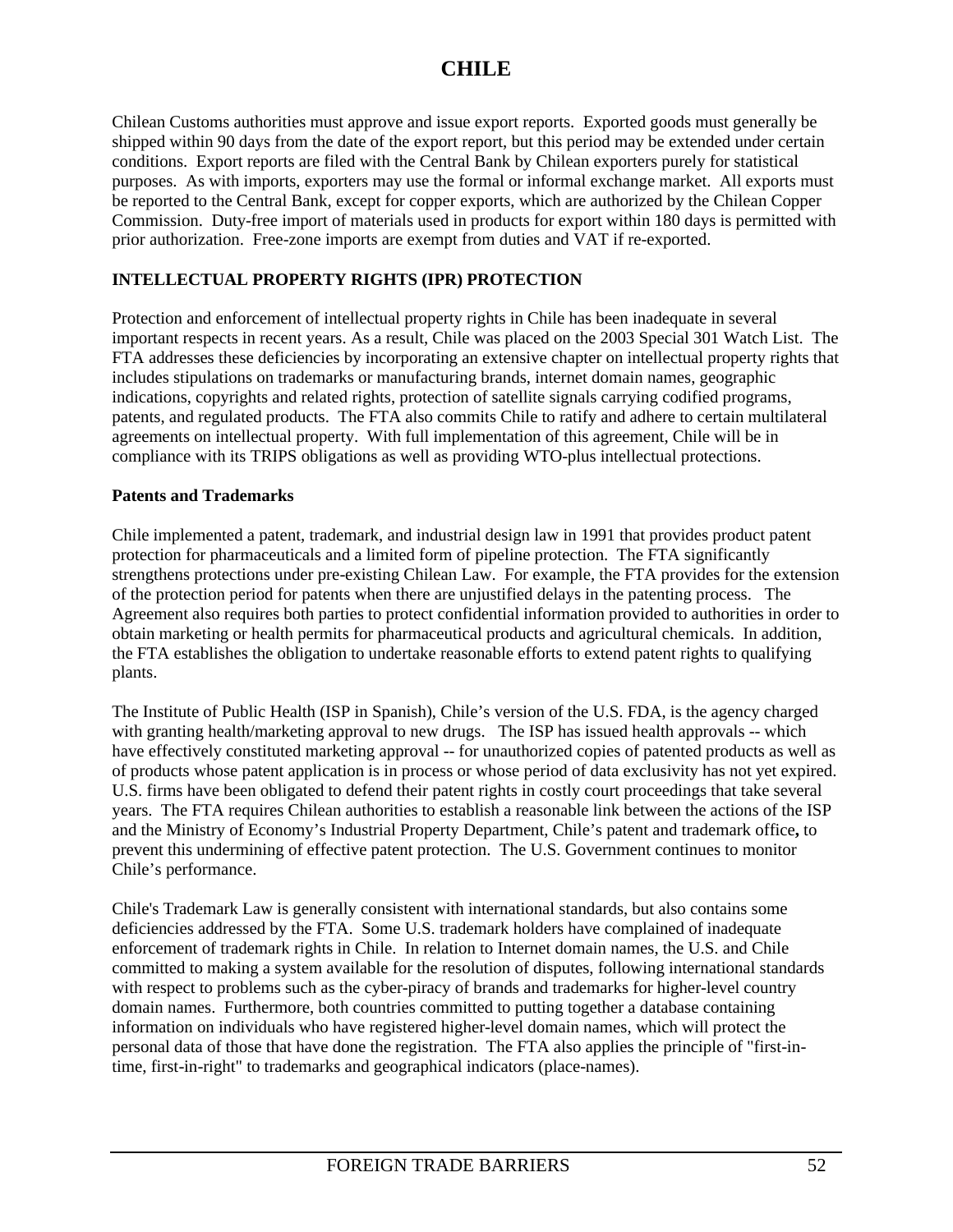## **Copyrights**

Despite increasingly active enforcement efforts by the police, piracy of computer software and video recordings in Chile remains significant. Attempts to enforce copyrights in Chile have met with considerable delays in the courts and weak sentences. The U.S. industry estimates losses related to video piracy alone to exceed \$2 million annually. Chile's copyright law of 1970 offered inadequate penalties for copyright infringement and had no provision for ex parte civil searches. It was also vague with respect to injunctions and temporary restraining orders, and placed unnecessary constraints on contractual rights. Chile approved the long-pending Miscellaneous Law in November 2003 to bring the country into compliance with TRIPS obligations and addressed some concerns about copyrights and authors rights. However, U.S. industry representatives have questioned whether the law is adequate. The FTA's provisions on copyrights seek to strengthen Chile's legal framework for protection of copyrights and related rights such as protection for phonogram producers. For example, the agreement increases the period of protection for copyrights and related rights to life of the author plus 70 years, establishes strong prohibitions against circumvention of encryption technology attached to digital works, performances and phonograms and provides for certain limitations on secondary liability for Internet Service Providers. The FTA also criminalizes end-user piracy and mandates both statutory and actual damages for IPR violations and penalizes tampering with anti-piracy technology.

Chile joined both the World Intellectual Property Organization (WIPO) Copyright Treaty and the WIPO Performances and Phonograms Treaty in April 2001.

### **SERVICES BARRIERS**

Chile's relatively open services trade and investment regime stands in contrast to its relatively limited commitments under the General Agreement on Trade in Services (GATS). In particular, Chile maintains a "horizontal" limitation, applying to all sectors in Chile's GATS schedule, under which authorization for foreign investment in service industries may be contingent on a number of factors, including employment generation, use of local inputs and compensation. This restriction undermines the commercial value and predictability of Chile's GATS commitments.

Commitments in services under the U.S.-Chile FTA cover both cross-border supply of services and the right to invest**.** Market access commitments apply across a wide range of sectors, including computer and related services, telecommunications, audiovisual services, construction and engineering, tourism, advertising, express delivery, professional services, distribution services, adult education and training services and environmental services, as well as market access commitments for local basic telecommunications services.

Chile has made WTO commitments on most basic telecommunications services, adopting the WTO Reference Paper on Regulatory Commitments and ratifying the GATS Fourth Protocol. Nonetheless, U.S. companies occasionally complain of regulatory delays and a lack of transparency in regulatory decisions. Chile's WTO schedule of commitments excludes local basic telecommunications services, oneway satellite transmissions of Direct-to-Home and Direct Broadcast Satellite television services and of digital audio services. It also excludes free reception broadcasting services. The U.S.-Chile FTA establishes requirements for greater levels of transparency in regulatory processes.

## **Financial Services**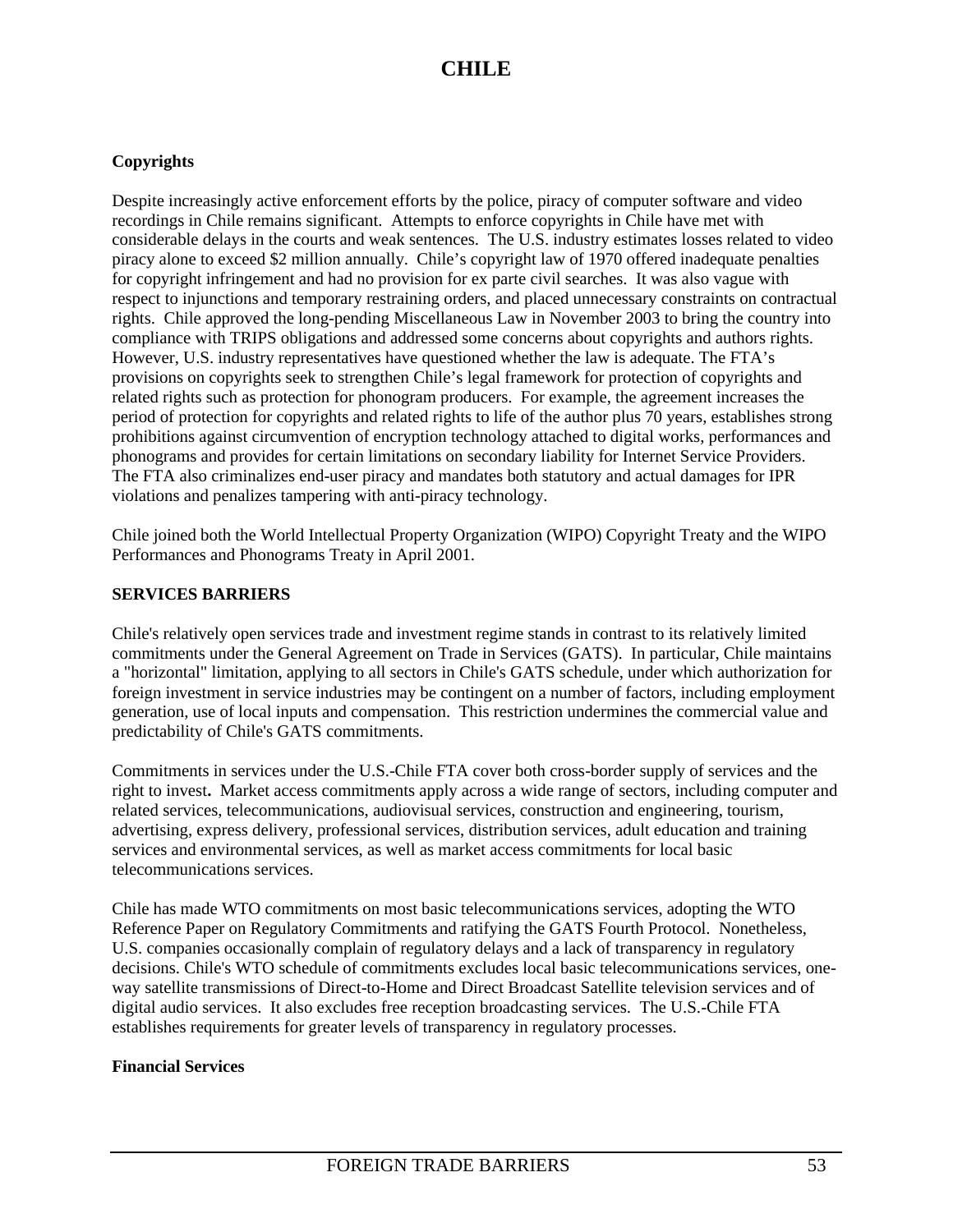During the 1997 WTO financial services negotiations, Chile made commitments in banking services and most securities and other financial services. However, the Chilean WTO Commitment Schedule in the securities sector does not include asset fund management (mutual funds, investment funds, foreign capital investment funds, and pension funds). Chile also reserved the right to apply economic needs and national interest tests when licensing foreign financial service suppliers. In practice, Chile has allowed foreign banks to establish branches or subsidiaries and to provide the same range of services as domestic banks. Foreign insurance companies established in Chile face no limitation on access to the Chilean market as long as their legal incorporation meets requirements established in the Chilean Corporate Law Code. Foreign-based insurance companies cannot offer or contract insurance policies in Chile directly or through intermediaries.

Under the U.S.-Chile FTA, U.S. banks, insurance, securities, and related services firms face a more open, competitive, and transparent market. The financial services chapter of the FTA includes core obligations concerning non-discrimination and most-favored-nation treatment as well as additional market access obligations. U.S. insurance firms now have full rights to establish subsidiaries or joint ventures for all insurance sectors with limited exceptions. Chile also committed to phase in insurance branching rights and to modify its legislation to open cross-border supply of key insurance sectors such as marine, aviation, and transport (MAT) insurance, insurance brokerage of reinsurance and MAT insurance. U.S. banks and securities firms are now allowed to establish branches and subsidiaries and may invest in local firms without restriction, except under very limited circumstances. U.S. financial institutions are also able to offer financial services to citizens participating in Chile's privatized voluntary saving plans and they have gained increased market access through Chile's mandatory social security system. Chile now allows U.S.-based firms to offer services cross-border to Chileans in areas such as financial information, data processing, and financial advisory services, with limited exceptions. Chilean mutual funds are permitted to use foreign-based portfolio managers.

## **INVESTMENT BARRIERS**

While Chile welcomes foreign investment, some controls and restrictions exist. Foreign direct investment is subject to pro forma screening by the Government of Chile. The Foreign Investment Committee (FIC) of the Ministry of Economy is the institution responsible for approving foreign investment as well as setting terms and conditions for related contracts. FIC approval is required for the following categories of investment projects: those whose total value exceeds \$5 million; those related to sectors or activities that are normally developed by the government or carried out by public services; those involving the mass media; and those made by foreign governments or by foreign public entities. Foreign investment projects worth more than \$5 million are entitled to the benefits and guarantees of Decree Law (DL) 600. Under this law, the FIC signs a separate contract with each investor, which must stipulate the time period within which the investment will be implemented. In the case of mining investments, this period is eight years. The FIC may extend this period to 12 years. In all other areas the period is three years. In the case of investments in industrial or extractive projects (excluding mining) in amounts of at least \$50 million, the term may be extended up to eight years depending on the nature of the project. Under DL 600, profits from an investment may be repatriated immediately, but none of the original capital maybe repatriated for one year.

Foreign investors in Chile may own up to 100 percent of an enterprise established under Chilean law, and there is no limit on the period for which they may own property in Chile. They have access to all sectors of the economy except for a few restrictions in coastal trade, air transportation, and the mass media. Restriction in the fishing industry is subject to international reciprocity (i.e., Chile permits a person to invest in this sector to the extent that that person's home country permits Chilean nationals to invest in that sector). Most investment projects require additional permits and/or must fulfill other requirements aside from those set forth in DL 600 **(**e.g., those pertaining to environmental protection). All investors,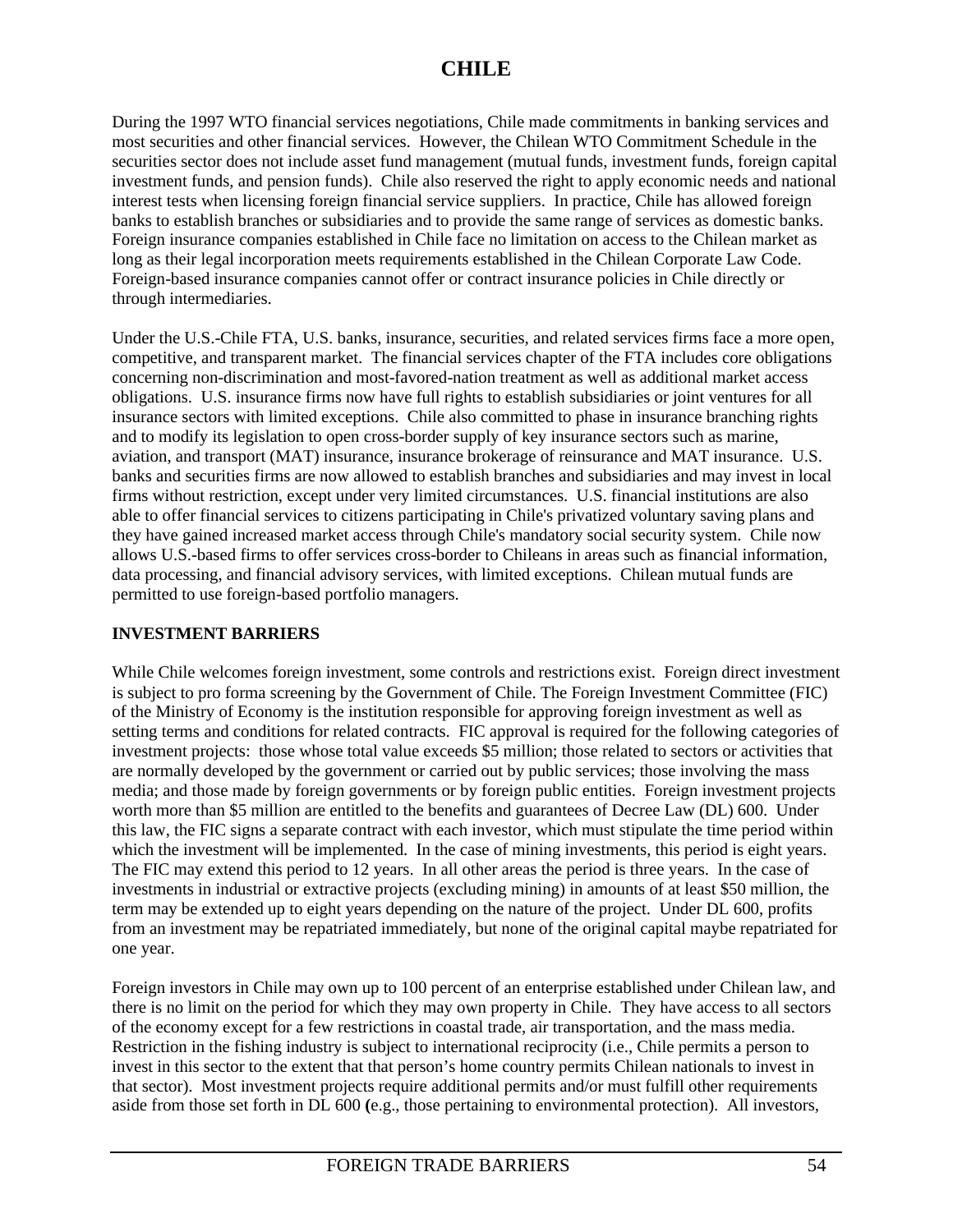both local and foreign, must comply with sector-specific legislation at the national, regional, and municipal levels.

Investors domiciled abroad may bring foreign currency into Chile under Chapter 14 of the Foreign Exchange Regulations of the Central Bank. Chapter 14 allows the investor to freely sell his foreign currency through the formal or informal exchange market. On April 16, 2001 the Central Bank of Chile suspended its prior controls on capital flows, including the "encaje"--a deposit requirement that applied to short-term flows. The Central Bank also eliminated an earlier one-year holding period for indirect investment. Outflows associated with capital returns, dividends, and other investments no longer need government approval. Restrictions on the issuance of American Depositary Receipts (ADRs) have also been lifted. Chilean companies are free to take out loans or issue bonds in a wide range of currencies.

The U.S.-Chile FTA establishes a secure, predictable legal framework for U.S. investors operating in Chile. All forms of investments are protected under the FTA, including enterprises, debt, concessions, contracts, and intellectual property. The FTA removes and prohibits certain potential restrictions on U.S. investors, such as requirements to buy Chilean rather than U.S. inputs.

Chile notified the WTO in 2000 concerning measures related to local content and trade balancing in the automotive industry that were inconsistent with the WTO Agreement on Trade-Related Investment Measures (TRIMS). The Chilean government was granted an extension until December 31, 2001 to legislate the end of its TRIMS-inconsistent laws. Chile finally came into WTO compliance in this area when the measures concerned were abolished in November 2003.

The U.S. and Chilean Governments and have been discussing a bilateral tax treaty. Until such a treaty takes effect, profits of U.S. companies will continue to be subject to taxation by both Governments.

## **ELECTRONIC COMMERCE**

Chile has enjoyed rapid growth in the computer/telecommunications sector and Internet use. In February 2000, Chile became the first country in Latin America to sign a Joint Statement on Electronic Commerce with the United States, highlighting the countries' agreement that the private sector should take the lead on the establishment of business practices related to electronic commerce. Furthermore, under the U.S.- Chile FTA, each country committed to non-discriminatory treatment of digital products, to refrain from imposing customs duties on such products and to cooperate in numerous policy areas related to electronic commerce.

On January 15, 2002, the Chilean Congress passed a law authorizing digital signatures. Law 19,799 establishes the legal framework to regulate commercial operations completed in Chile over the Internet. The Digital Signature Act provides electronic contracts the same legal recognition and protections that are given to traditional contracts. In 2003, the Government implemented the electronic invoice, which is intended to promote e-commerce, facilitate tax compliance by firms and strengthen the Government's regulatory control. The Chilean Internal Revenue Service, the SII, is currently conducting a trial run of the system with eight companies.

Electronic government has also acquired great importance in Chile and is a priority for the Administration of President Lagos. As part of the overall modernization of the Government, the President has issued guidelines for the development of electronic government. The Chilean Government has made substantial progress toward implementation.

## **OTHER BARRIERS**